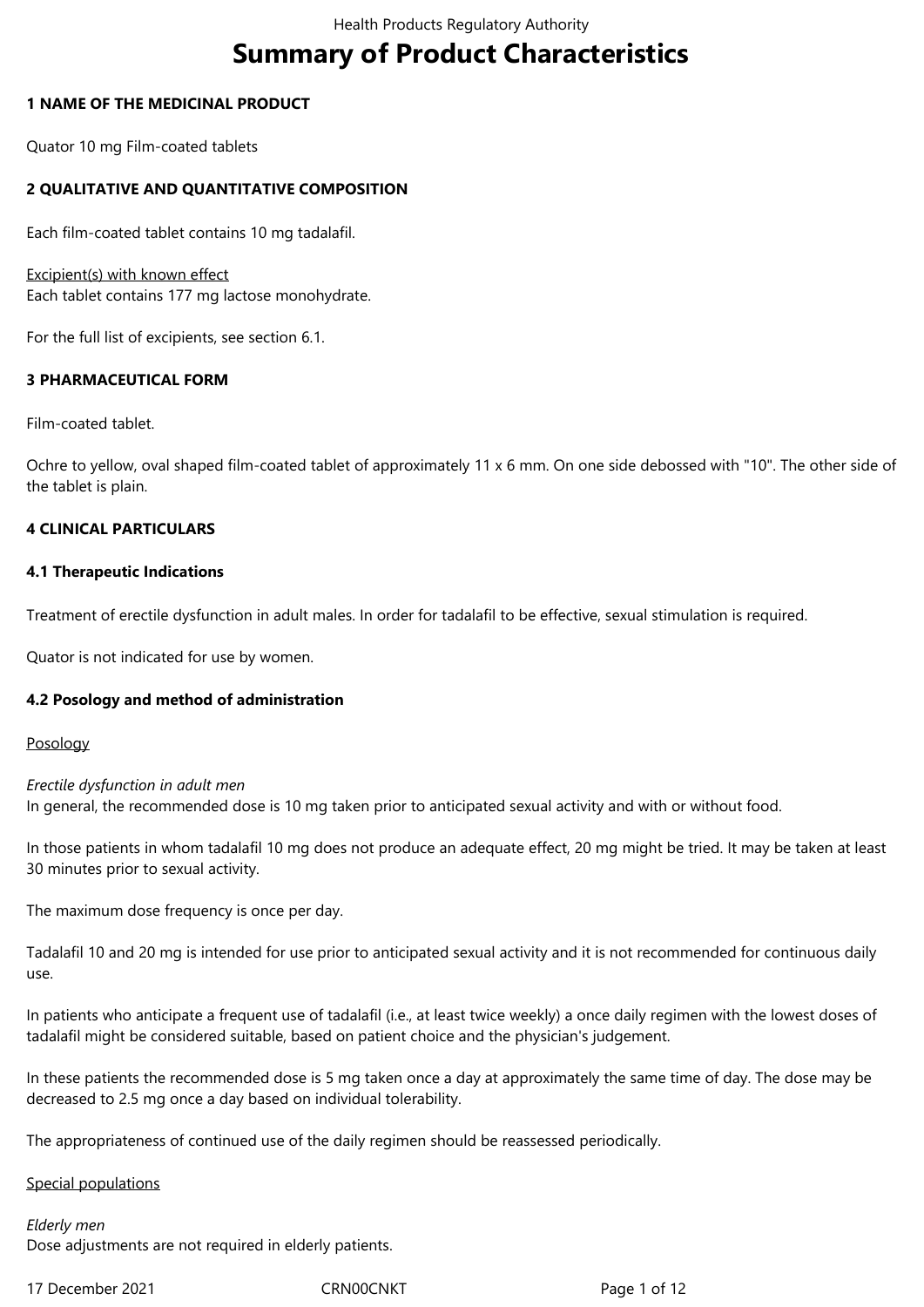#### *Men with renal impairment*

Dose adjustments are not required in patients with mild to moderate renal impairment. For patients with severe renal impairment 10 mg is the maximum recommended dose for on-demand treatment.

Once-a-day dosing of 2.5 or 5 mg tadalafil for the treatment of erectile dysfunction is not recommended in patients with severe renal impairment (see sections 4. 4 and 5.2).

#### *Men with hepatic impairment*

For the treatment of erectile dysfunction using on-demand tadalafil the recommended dose of tadalafil is 10 mg taken prior to anticipated sexual activity and with or without food. There is limited clinical data on the safety of tadalafil in patients with severe hepatic impairment (Child-Pugh Class C); if prescribed, a careful individual benefit/risk evaluation should be undertaken by the prescribing physician. There are no available data about the administration of doses higher than 10 mg of tadalafil to patients with hepatic impairment.

Once-a-day dosing of 2.5 or 5 mg tadalafil for the treatment of erectile dysfunction has not been evaluated in patients with hepatic impairment; therefore, if prescribed, a careful individual benefit/risk evaluation should be undertaken by the prescribing physician. (see sections 4.4 and 5.2).

#### *Men with diabetes*

Dose adjustments are not required in diabetic patients.

## *Paediatric population*

There is no relevant use of tadalafil in the paediatric population with regard to the treatment of erectile dysfunction.

## Method of administration

Quator is available as 2.5, 5, 10 and 20 mg film-coated tablets for oral use.

## **4.3 Contraindications**

Hypersensitivity to the active substance or to any of the excipients listed in section 6.1.

In clinical studies, tadalafil was shown to augment the hypotensive effects of nitrates. This is thought to result from the combined effects of nitrates and tadalafil on the nitric oxide/cGMP pathway. Therefore, administration of tadalafil to patients who are using any form of organic nitrate is contraindicated (see section 4.5).

Tadalafil must not be used in men with cardiac disease for whom sexual activity is inadvisable. Physicians should consider the potential cardiac risk of sexual activity in patients with pre-existing cardiovascular disease.

The following groups of patients with cardiovascular disease were not included in clinical studies and the use of tadalafil is therefore contraindicated:

- patients with myocardial infarction within the last 90 days,
- patients with unstable angina or angina occurring during sexual intercourse,
- patients with New York Heart Association Class 2 or greater heart failure in the last 6 months,
- patients with uncontrolled arrhythmias, hypotension (< 90/50 mm Hg), or uncontrolled hypertension,
- patients with a stroke within the last 6 months.

Tadalafil is contraindicated in patients who have loss of vision in one eye because of non-arteritic anterior ischaemic optic neuropathy (NAION), regardless of whether this episode was in connection or not with previous PDE5 inhibitor exposure (see section 4.4).

The co-administration of PDE5 inhibitors, including tadalafil, with guanylate cyclase stimulators, such as riociguat, is contraindicated as it may potentially lead to symptomatic hypotension (see section 4.5).

## **4.4 Special warnings and precautions for use**

## Before treatment with tadalafil

A medical history and physical examination should be undertaken to diagnose erectile dysfunction and determine potential underlying causes, before pharmacological treatment is considered.

17 December 2021 **CRNOOCNIT** CRNOOCNIC Page 2 of 12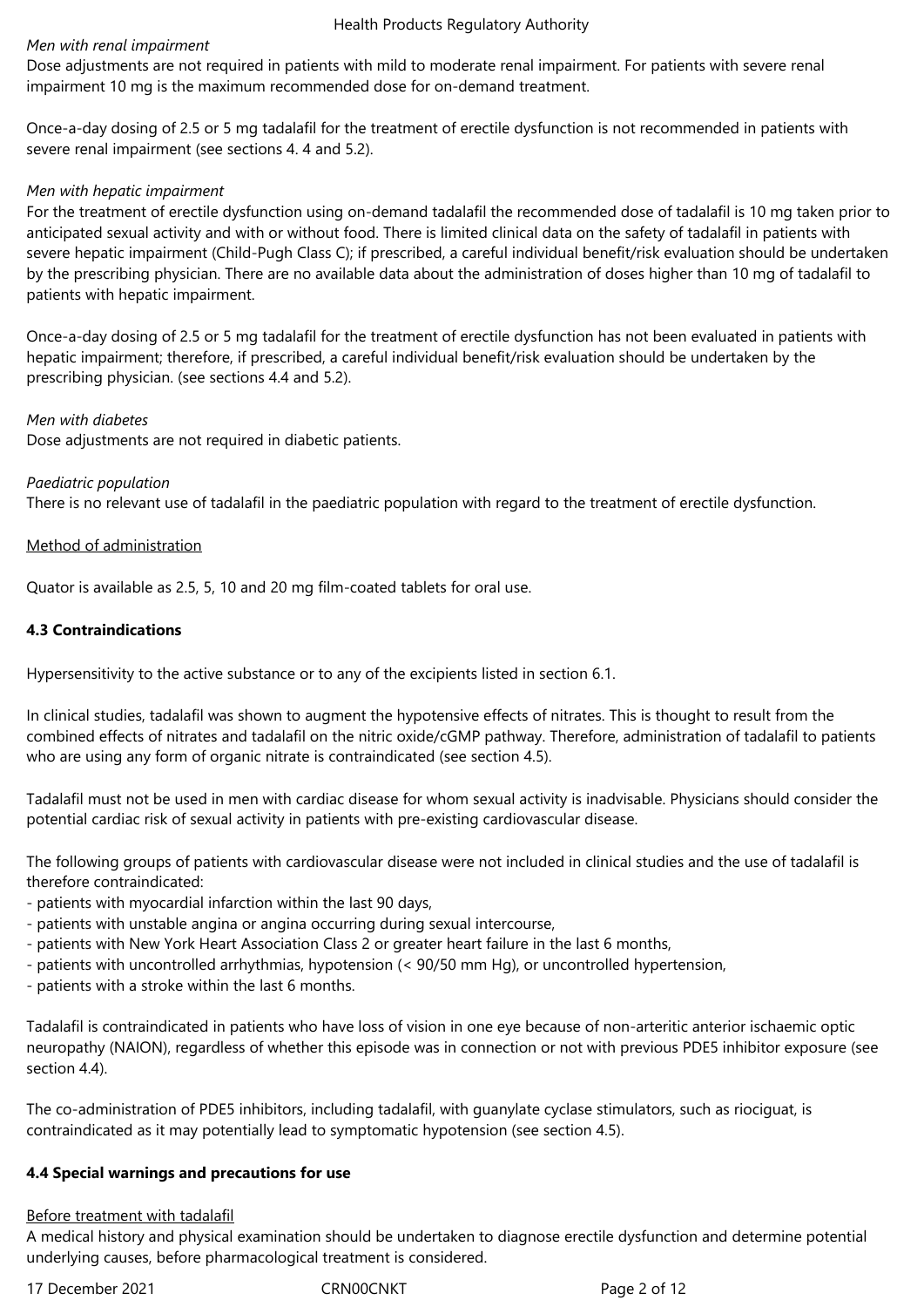Prior to initiating any treatment for erectile dysfunction, physicians should consider the cardiovascular status of their patients, since there is a degree of cardiac risk associated with sexual activity. Tadalafil has vasodilator properties, resulting in mild and transient decreases in blood pressure (see section 5.1) and as such potentiates the hypotensive effect of nitrates (see section 4.3).

The evaluation of erectile dysfunction should include a determination of potential underlying causes and the identification of appropriate treatment following an appropriate medical assessment. It is not known if tadalafil is effective in patients who have undergone pelvic surgery or radical non-nerve- sparing prostatectomy.

## Cardiovascular

Serious cardiovascular events, including myocardial infarction, sudden cardiac death, unstable angina pectoris, ventricular arrhythmia, stroke, transient ischemic attacks, chest pain, palpitations and tachycardia, have been reported either post marketing and/or in clinical studies. Most of the patients in whom these events have been reported had pre-existing cardiovascular risk factors. However, it is not possible to definitively determine whether these events are related directly to these risk factors, to tadalafil, to sexual activity, or to a combination of these or other factors.

In patients receiving concomitant antihypertensive medicinal products, tadalafil may induce a blood pressure decrease. When initiating daily treatment with tadalafil, appropriate clinical considerations should be given to a possible dose adjustment of the antihypertensive therapy.

In patients who are taking alpha<sub>1</sub> blockers, concomitant administration of tadalafil may lead to symptomatic hypotension in some patients (see section 4.5). The combination of tadalafil and doxazosin is not recommended.

## Vision

Visual defects and cases of NAION have been reported in connection with the intake of tadalafil and other PDE5 inhibitors. Analyses of observational data suggest an increased risk of acute NAION in men with erectile dysfunction following exposure to tadalafil or other PDE5 inhibitors. As this may be relevant for all patients exposed to tadalafil, the patient should be advised that in case of sudden visual defect, he should stop taking tadalafil and consult a physician immediately (see section 4.3).

## Decreased or sudden hearing loss

Cases of sudden hearing loss have been reported after the use of tadalafil. Although other risk factors were present in some cases (such as age, diabetes, hypertension and previous hearing loss history) patients should be advised to stop taking tadalafil and seek prompt medical attention in the event of sudden decrease or loss of hearing.

## Renal and hepatic impairment

Due to increased tadalafil exposure (AUC), limited clinical experience and the lack of ability to influence clearance by dialysis, once-a-day dosing of tadalafil is not recommended in patients with severe renal impairment.

There is limited clinical data on the safety of single-dose administration of tadalafil in patients with severe hepatic insufficiency (Child-Pugh Class C). Once-a-day administration has not been evaluated in patients with hepatic insufficiency. If tadalafil is prescribed, a careful individual benefit/risk evaluation should be undertaken by the prescribing physician.

## Priapism and anatomical deformation of the penis

Patients who experience erections lasting 4 hours or more should be instructed to seek immediate medical assistance. If priapism is not treated immediately, penile tissue damage and permanent loss of potency may result.

Tadalafil, should be used with caution in patients with anatomical deformation of the penis (such as angulation, cavernosal fibrosis or Peyronie's disease), or in patients who have conditions which may predispose them to priapism (such as sickle cell anaemia, multiple myeloma or leukaemia).

## Use with CYP3A4 inhibitors

Caution should be exercised when prescribing tadalafil to patients using potent CYP3A4 inhibitors (ritonavir, saquinavir, ketoconazole, itraconazole, and erythromycin) as increased tadalafil exposure (AUC) has been observed if the medicinal products are combined (see section 4.5).

## Tadalafil and other treatments for erectile dysfunction

The safety and efficacy of combinations of tadalafil and other PDE5 inhibitors or other treatments for erectile dysfunction have not been studied. The patients should be informed not to take tadalafil in such combinations.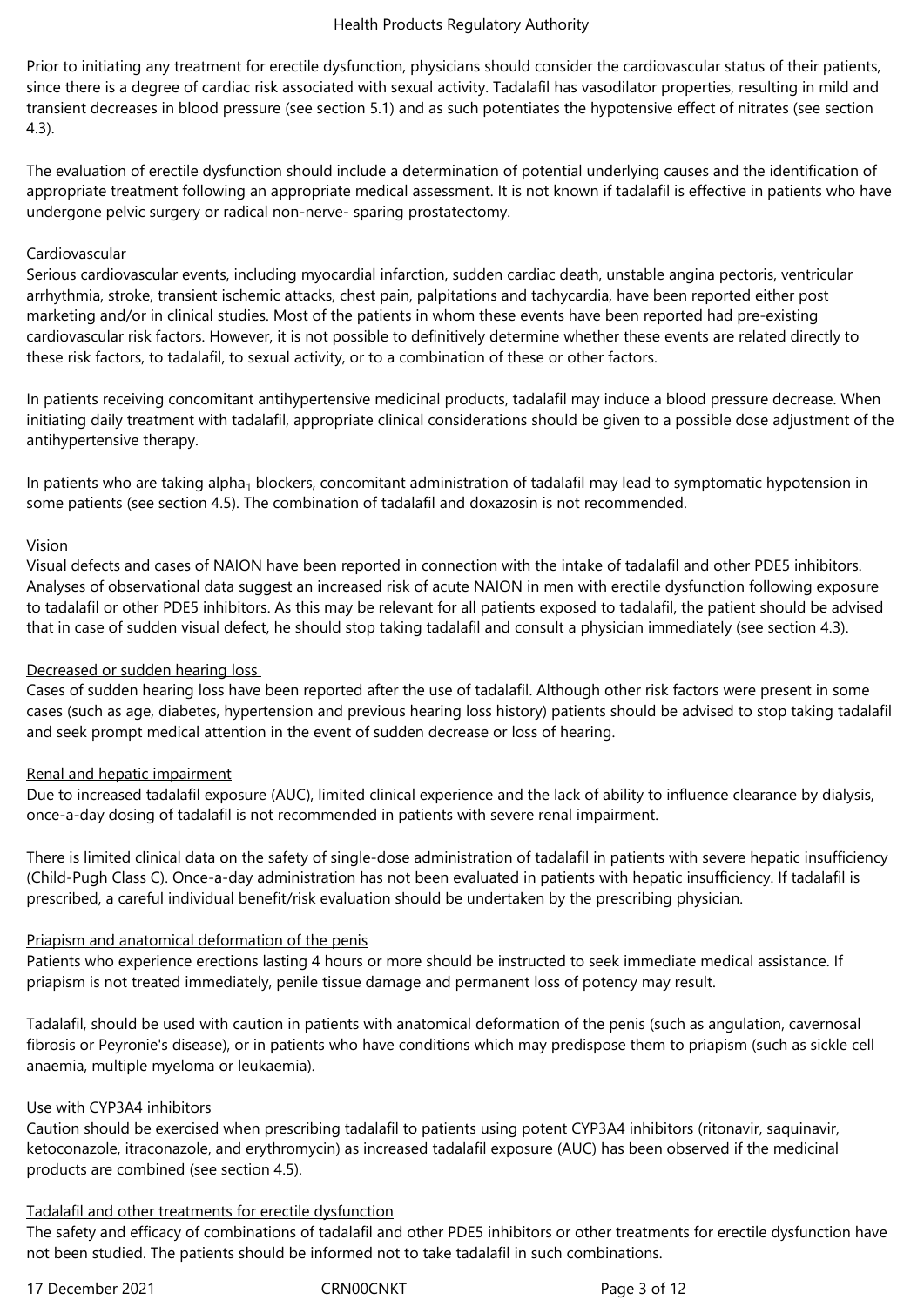## Lactose

Quator contains lactose. Patients with rare hereditary problems of galactose intolerance, total lactase deficiency or glucose-galactose malabsorption should not take this medicine.

## Sodium

This medicine contains less than 1 mmol sodium (23 mg) per tablet, that is to say essentially 'sodium-free'.

# **4.5 Interaction with other medicinal products and other forms of interactions**

Interaction studies were conducted with 10 mg and/or 20 mg tadalafil, as indicated below. With regard to those interaction studies where only the 10 mg tadalafil dose was used, clinically relevant interactions at higher doses cannot be completely ruled out.

# Effects of other substances on tadalafil

# *Cytochrome P450 inhibitors*

Tadalafil is principally metabolised by CYP3A4. A selective inhibitor of CYP3A4, ketoconazole (200 mg daily), increased tadalafil (10 mg) exposure (AUC) 2-fold and C<sub>max</sub> by 15 %, relative to the AUC and C<sub>max</sub> values for tadalafil alone. Ketoconazole (400 mg daily) increased tadalafil (20 mg) exposure (AUC) 4-fold and C<sub>max</sub> by 22 %. Ritonavir, a protease inhibitor (200 mg twice daily), which is an inhibitor of CYP3A4, CYP2C9, CYP2C19, and CYP2D6, increased tadalafil (20 mg) exposure (AUC) 2-fold with no change in C<sub>max</sub>. Although specific interactions have not been studied, other protease inhibitors, such as saquinavir, and other CYP3A4 inhibitors, such as erythromycin, clarithromycin, itraconazole and grapefruit juice should be co-administered with caution as they would be expected to increase plasma concentrations of tadalafil (see section 4.4). Consequently the incidence of the adverse reactions listed in section 4.8 might be increased.

# *Transporters*

The role of transporters (for example p-glycoprotein) in the disposition of tadalafil is not known. Therefore there is the potential of drug interactions mediated by inhibition of transporters.

# *Cytochrome P450 inducers*

A CYP3A4 inducer, rifampicin, reduced tadalafil AUC by 88 %, relative to the AUC values for tadalafil alone (10 mg). This reduced exposure can be anticipated to decrease the efficacy of tadalafil; the magnitude of decreased efficacy is unknown. Other inducers of CYP3A4 such as phenobarbital, phenytoin and carbamazepine, may also decrease plasma concentrations of tadalafil.

## Effects of tadalafil on other medicinal products

## *Nitrates*

In clinical studies, tadalafil (5, 10 and 20 mg) was shown to augment the hypotensive effects of nitrates. Therefore, administration of tadalafil to patients who are using any form of organic nitrate is contraindicated (see section 4.3). Based on the results of a clinical study in which 150 subjects receiving daily doses of tadalafil 20 mg for 7 days and 0.4 mg sublingual nitroglycerin at various times, this interaction lasted for more than 24 hours and was no longer detectable when 48 hours had elapsed after the last tadalafil dose. Thus, in a patient prescribed any dose of tadalafil (2.5 mg-20 mg), where nitrate administration is deemed medically necessary in a life-threatening situation, at least 48 hours should have elapsed after the last dose of tadalafil before nitrate administration is considered. In such circumstances, nitrates should only be administered under close medical supervision with appropriate haemodynamic monitoring.

# *Anti-hypertensives (including calcium channel blockers)*

The co-administration of doxazosin (4 and 8 mg daily) and tadalafil (5 mg daily dose and 20 mg as a single dose) increases the blood pressure-lowering effect of this alpha-blocker in a significant manner. This effect lasts at least twelve hours and may be symptomatic, including syncope. Therefore this combination is not recommended (see section 4.4).

In interaction studies performed in a limited number of healthy volunteers, these effects were not reported with alfuzosin or tamsulosin. However, caution should be exercised when using tadalafil in patients treated with any alpha-blockers, and notably in the elderly. Treatments should be initiated at minimal dose and progressively adjusted.

In clinical pharmacology studies, the potential for tadalafil to augment the hypotensive effects of antihypertensive medicinal products was examined. Major classes of antihypertensive medicinal products were studied, including calcium channel blockers

17 December 2021 **CRNOOCNIT** CRNOOCNIC Page 4 of 12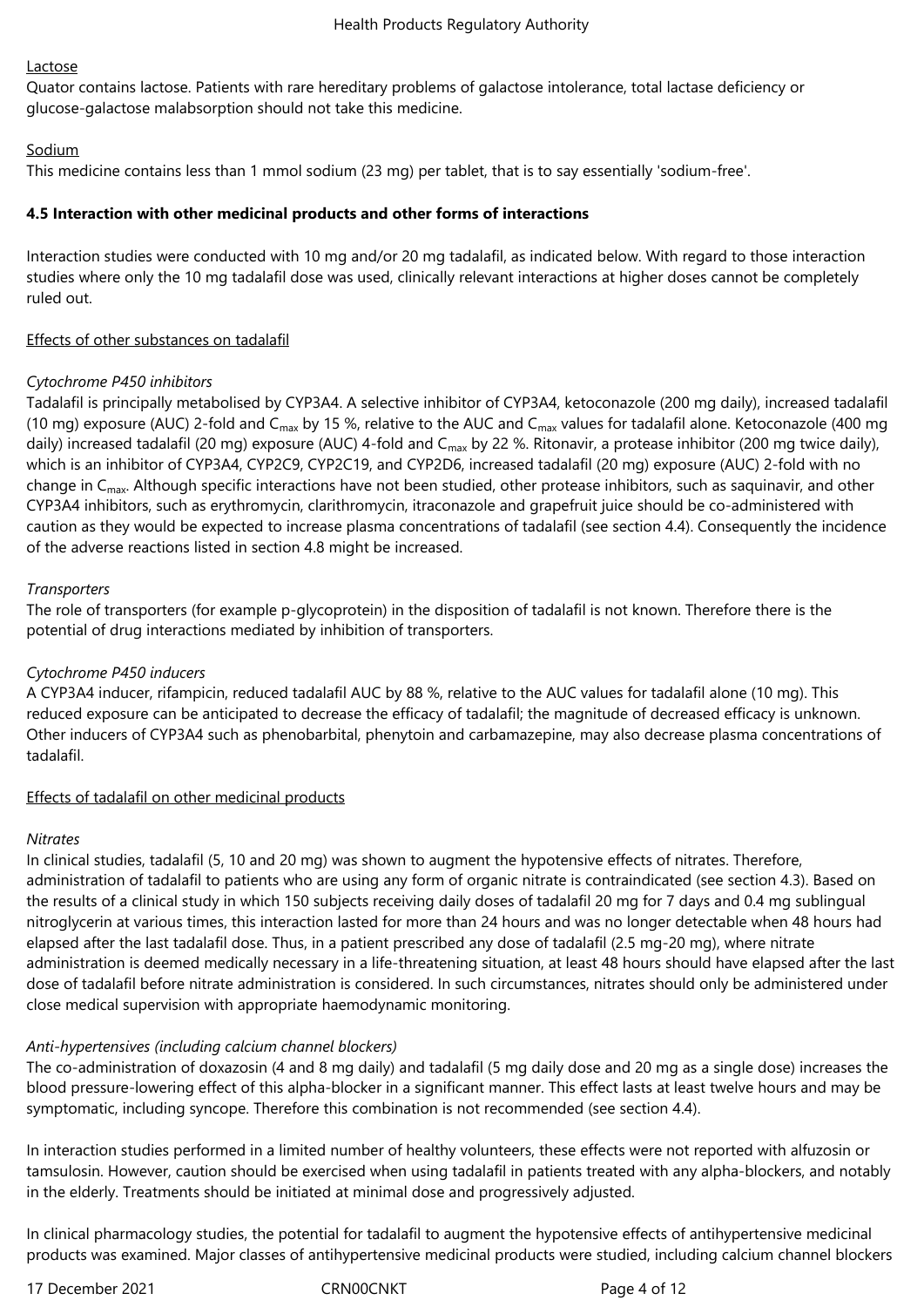(amlodipine), angiotensin converting enzyme (ACE) inhibitors (enalapril), beta-adrenergic receptor blockers (metoprolol), thiazide diuretics (bendrofluazide), and angiotensin II receptor blockers (various types and doses, alone or in combination with thiazides, calcium channel blockers, beta-blockers, and/or alpha-blockers). Tadalafil (10 mg except for studies with angiotensin II receptor blockers and amlodipine in which a 20 mg dose was applied) had no clinically significant interaction with any of these classes. In another clinical pharmacology study tadalafil (20 mg) was studied in combination with up to 4 classes of antihypertensives. In subjects taking multiple antihypertensives, the ambulatory-blood-pressure changes appeared to relate to the degree of blood-pressure control. In this regard, study subjects whose blood pressure was well controlled, the reduction was minimal and similar to that seen in healthy subjects. In study subjects whose blood pressure was not controlled, the reduction was greater although this reduction was not associated with hypotensive symptoms in the majority of subjects. In patients receiving concomitant antihypertensive medicinal products, tadalafil 20 mg may induce a blood pressure decrease, which (with the exception of alpha-blockers -see above-) is, in general, minor and not likely to be clinically relevant. Analysis of phase 3 clinical study data showed no difference in adverse events in patients taking tadalafil with or without antihypertensive medicinal products. However, appropriate clinical advice should be given to patients regarding a possible decrease in blood pressure when they are treated with antihypertensive medicinal products.

## *Riociguat*

Preclinical studies showed an additive systemic blood pressure lowering effect when PDE5 inhibitors were combined with riociguat. In clinical studies, riociguat has been shown to augment the hypotensive effects of PDE5 inhibitors. There was no evidence of favourable clinical effect of the combination in the population studied. Concomitant use of riociguat with PDE5 inhibitors, including tadalafil, is contraindicated (see section 4.3).

#### *5- alpha reductase inhibitors*

In a clinical study that compared tadalafil 5 mg coadministered with finasteride 5 mg to placebo plus finasteride 5 mg in the relief of BPH symptoms, no new adverse reactions were identified. However, as a formal drug-drug interaction study evaluating the effects of tadalafil and 5-alpha reductase inhibitors (5-ARIs) has not been performed, caution should be exercised when tadalafil is co- administered with 5-ARIs.

## *CYP1A2 substrates (e.g. theophylline)*

When tadalafil 10 mg was administered with theophylline (a non-selective phosphodiesterase inhibitor) in a clinical pharmacology study, there was no pharmacokinetic interaction. The only pharmacodynamic effect was a small (3.5 bpm) increase in heart rate. Although this effect is minor and was of no clinical significance in this study, it should be considered when co-administering these medicinal products.

## *Ethinylestradiol and terbutaline*

Tadalafil has been demonstrated to produce an increase in the oral bioavailability of ethinylestradiol; a similar increase may be expected with oral administration of terbutaline, although the clinical consequence of this is uncertain.

## *Alcohol*

Alcohol concentrations (mean maximum blood concentration 0.08 %) were not affected by co- administration with tadalafil (10 mg or 20 mg). In addition, no changes in tadalafil concentrations were seen 3 hours after co-administration with alcohol. Alcohol was administered in a manner to maximise the rate of alcohol absorption (overnight fast with no food until 2 hours after alcohol). Tadalafil (20 mg) did not augment the mean blood pressure decrease produced by alcohol (0.7 g/kg or approximately 180 ml of 40 % alcohol [vodka] in an 80-kg male) but in some subjects, postural dizziness and orthostatic hypotension were observed. When tadalafil was administered with lower doses of alcohol (0.6 g/kg), hypotension was not observed and dizziness occurred with similar frequency to alcohol alone. The effect of alcohol on cognitive function was not augmented by tadalafil (10 mg).

## *Cytochrome P450 metabolised medicinal products*

Tadalafil is not expected to cause clinically significant inhibition or induction of the clearance of medicinal products metabolised by CYP450 isoforms. Studies have confirmed that tadalafil does not inhibit or induce CYP450 isoforms, including CYP3A4, CYP1A2, CYP2D6, CYP2E1, CYP2C9 and CYP2C19.

## *CYP2C9 substrates (e.g. R-warfarin)*

Tadalafil (10 mg and 20 mg) had no clinically significant effect on exposure (AUC) to S-warfarin or R-warfarin (CYP2C9 substrate), nor did tadalafil affect changes in prothrombin time induced by warfarin.

#### *Aspirin*

Tadalafil (10 mg and 20 mg) did not potentiate the increase in bleeding time caused by acetyl salicylic acid.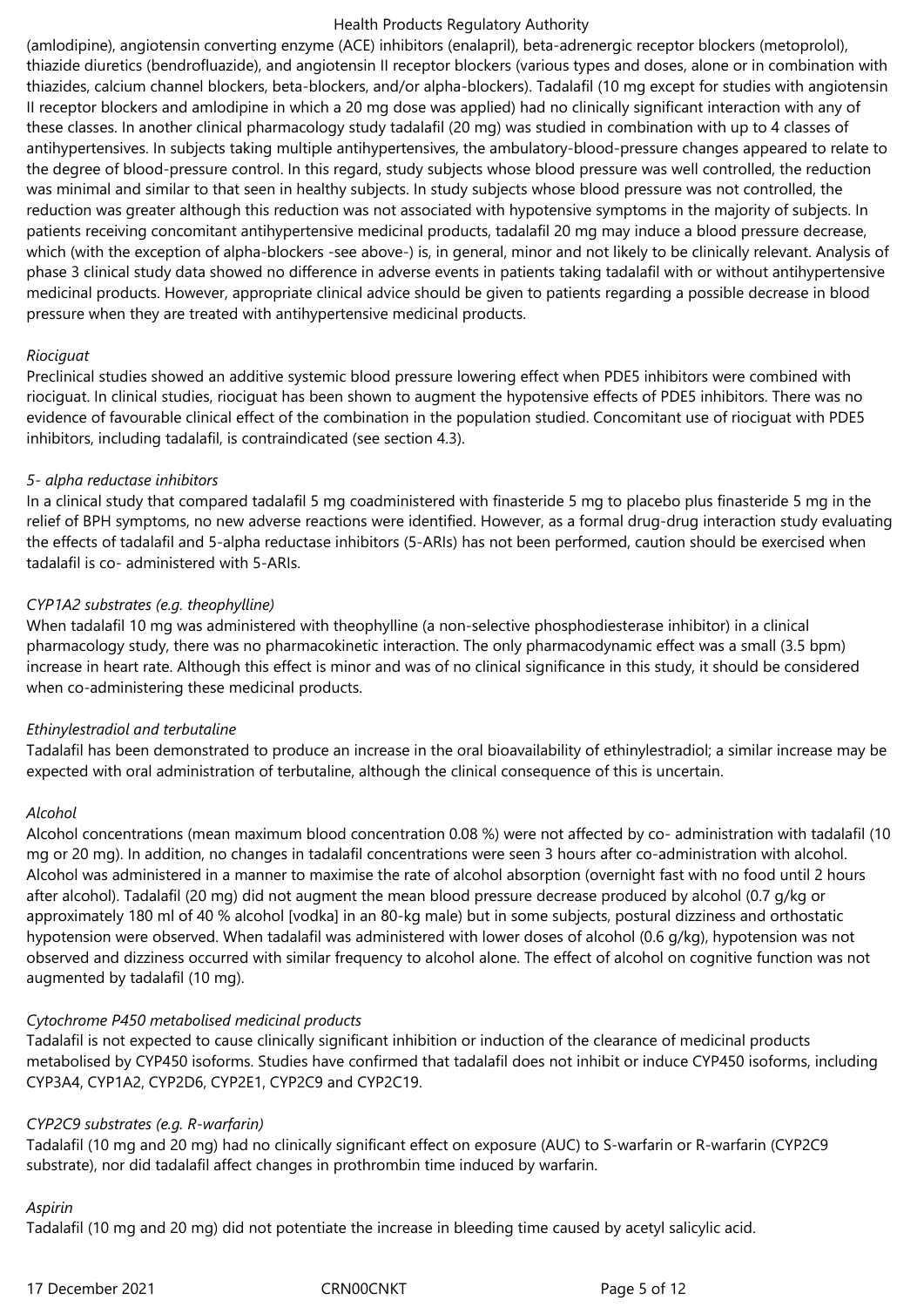## *Antidiabetic medicinal products*

Specific interaction studies with antidiabetic medicinal products were not conducted.

## **4.6 Fertility, pregnancy and lactation**

Quator is not indicated for use by women.

## **Pregnancy**

There are limited data from the use of tadalafil in pregnant women. Animal studies do not indicate direct or indirect harmful effects with respect to pregnancy, embryonal/foetal development, parturition or postnatal development (see section 5.3). As a precautionary measure, it is preferable to avoid the use of tadalafil during pregnancy.

## **Breastfeeding**

Available pharmacodynamic/toxicological data in animals have shown excretion of tadalafil in milk. A risk to the suckling child cannot be excluded. Tadalafil should not be used during breast feeding.

## **Fertility**

Effects were seen in dogs that might indicate impairment of fertility. Two subsequent clinical studies suggest that this effect is unlikely in humans, although a decrease in sperm concentration was seen in some men (see sections 5.1 and 5.3).

## **4.7 Effects on ability to drive and use machines**

Tadalafil has negligible influence on the ability to drive and use machines. Although the frequency of reports of dizziness in placebo and tadalafil arms in clinical studies was similar, patients should be aware of how they react to tadalafil, before driving or using machines.

## **4.8 Undesirable effects**

## Summary of the safety profile

The most commonly reported adverse reactions in patients taking tadalafil for the treatment of erectile dysfunction or benign prostatic hyperplasia were headache, dyspepsia, back pain and myalgia, in which the incidences increase with increasing dose of tadalafil. The adverse reactions reported were transient, and generally mild or moderate. The majority of headaches reported with tadalafil once-a- day dosing are experienced within the first 10 to 30 days of starting treatment.

## Tabulated summary of adverse reactions

The table below lists the adverse reactions observed from spontaneous reporting and in placebo- controlled clinical studies (comprising a total of 8022 patients on tadalafil and 4422 patients on placebo) for on-demand and once-a-day treatment of erectile dysfunction and the once-a-day treatment of benign prostatic hyperplasia.

Frequency convention: very common (≥1/10), common (≥1/100 to <1/10), uncommon (≥1/1,000 to <1/100), rare (≥1/10,000 to <1/1,000) and very rare (<1/10,000) and not known (cannot be estimated from the available data).

| <b>Very common</b> | Common   | <b>Uncommon</b>                                           | Rare                                                                                                                                                                                     |
|--------------------|----------|-----------------------------------------------------------|------------------------------------------------------------------------------------------------------------------------------------------------------------------------------------------|
| Immune system      |          |                                                           |                                                                                                                                                                                          |
| disorders          |          |                                                           |                                                                                                                                                                                          |
|                    |          | Hypersensitivity<br>reactions                             | Angioedema <sup>2</sup>                                                                                                                                                                  |
| Nervous system     |          |                                                           |                                                                                                                                                                                          |
| disorders          |          |                                                           |                                                                                                                                                                                          |
|                    | Headache | <b>Dizziness</b>                                          | Stroke <sup>1</sup> (including haemorrhagic events), Syncope, Transient ischaemic<br>attacks <sup>1</sup> , Migraine <sup>2</sup> , Seizures <sup>2</sup> , Transient amnesia            |
| Eye disorders      |          |                                                           |                                                                                                                                                                                          |
|                    |          | Blurred vision,<br>Sensations<br>described as<br>eye pain | Visual field defect, Swelling of eyelids, Conjunctival hyperaemia, Non<br>arteritic anterior ischemic optic neuropathy (NAION) <sup>2</sup> , Retinal vascular<br>occlusion <sup>2</sup> |
| Ear and            |          |                                                           |                                                                                                                                                                                          |
| labyrinth          |          |                                                           |                                                                                                                                                                                          |
| disorders          |          |                                                           |                                                                                                                                                                                          |
| 17 December 2021   |          | CRN00CNKT                                                 | Page 6 of 12                                                                                                                                                                             |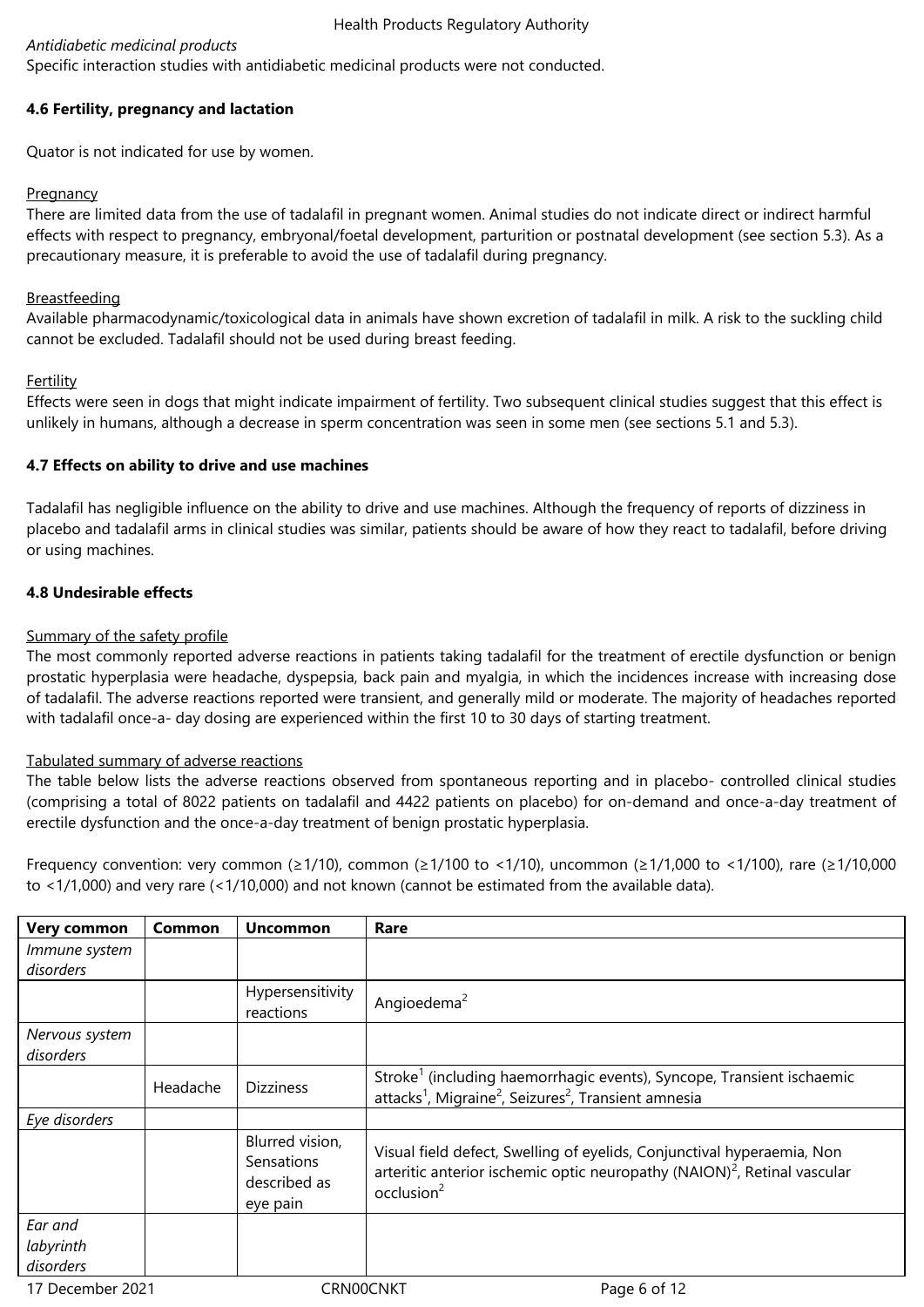|                                                               |                                                | Tinnitus                                                                 | Sudden hearing loss                                                                                                  |
|---------------------------------------------------------------|------------------------------------------------|--------------------------------------------------------------------------|----------------------------------------------------------------------------------------------------------------------|
| Cardiac<br>disorders <sup>1</sup>                             |                                                |                                                                          |                                                                                                                      |
|                                                               |                                                | Tachycardia,<br>Palpitations                                             | Myocardial infarction, Unstable angina pectoris <sup>2</sup> , Ventricular arrhythmia <sup>2</sup>                   |
| Vascular<br>disorders                                         |                                                |                                                                          |                                                                                                                      |
|                                                               | Flushing                                       | Hypotension $3$ ,<br>Hypertension                                        |                                                                                                                      |
| Respiratory,<br>thoracic and<br>mediastinal<br>disorders      |                                                |                                                                          |                                                                                                                      |
|                                                               | Nasal<br>congestion                            | Dyspnoea,<br>Epistaxis                                                   |                                                                                                                      |
| Gastrointestinal<br>disorders                                 |                                                |                                                                          |                                                                                                                      |
|                                                               | Dyspepsia                                      | Abdominal pain,<br>Vomiting,<br>Nausea,<br>Gastro-oesopha<br>geal reflux |                                                                                                                      |
| Skin and<br>subcutaneous<br>tissue disorders                  |                                                |                                                                          |                                                                                                                      |
|                                                               |                                                | Rash                                                                     | Urticaria, Stevens-Johnson syndrome <sup>2</sup> , Exfoliative dermatitis <sup>2</sup> , Hyperhydrosis<br>(sweating) |
| Musculoskeletal<br>and connective<br>tissue disorders         |                                                |                                                                          |                                                                                                                      |
|                                                               | Back pain,<br>Myalgia,<br>Pain in<br>extremity |                                                                          |                                                                                                                      |
| Renal and<br>urinary<br>disorders                             |                                                |                                                                          |                                                                                                                      |
|                                                               |                                                | Haematuria                                                               |                                                                                                                      |
| Reproductive<br>system and<br>breast disorders                |                                                |                                                                          |                                                                                                                      |
|                                                               |                                                | Prolonged<br>erections                                                   | Priapism, Penile haemorrhage, Haematospermia                                                                         |
| General<br>disorders and<br>administration<br>site conditions |                                                |                                                                          |                                                                                                                      |
|                                                               |                                                | Chest pain <sup>1</sup> ,<br>Peripheral<br>oedema,<br>Fatigue            | Facial oedema <sup>2</sup> , Sudden cardiac death <sup>1,2</sup>                                                     |

(1) Most of the patients had pre-existing cardiovascular risk factors (see section 4.4).

(2) Postmarketing surveillance reported adverse reactions not observed in placebo-controlled clinical studies.

(3) More commonly reported when tadalafil is given to patients who are already taking antihypertensive medicinal products.

## Description of selected adverse reactions

17 December 2021 CRN00CNKT Page 7 of 12 A slightly higher incidence of ECG abnormalities, primarily sinus bradycardia, has been reported in patients treated with tadalafil once a day as compared with placebo. Most of these ECG abnormalities were not associated with adverse reactions.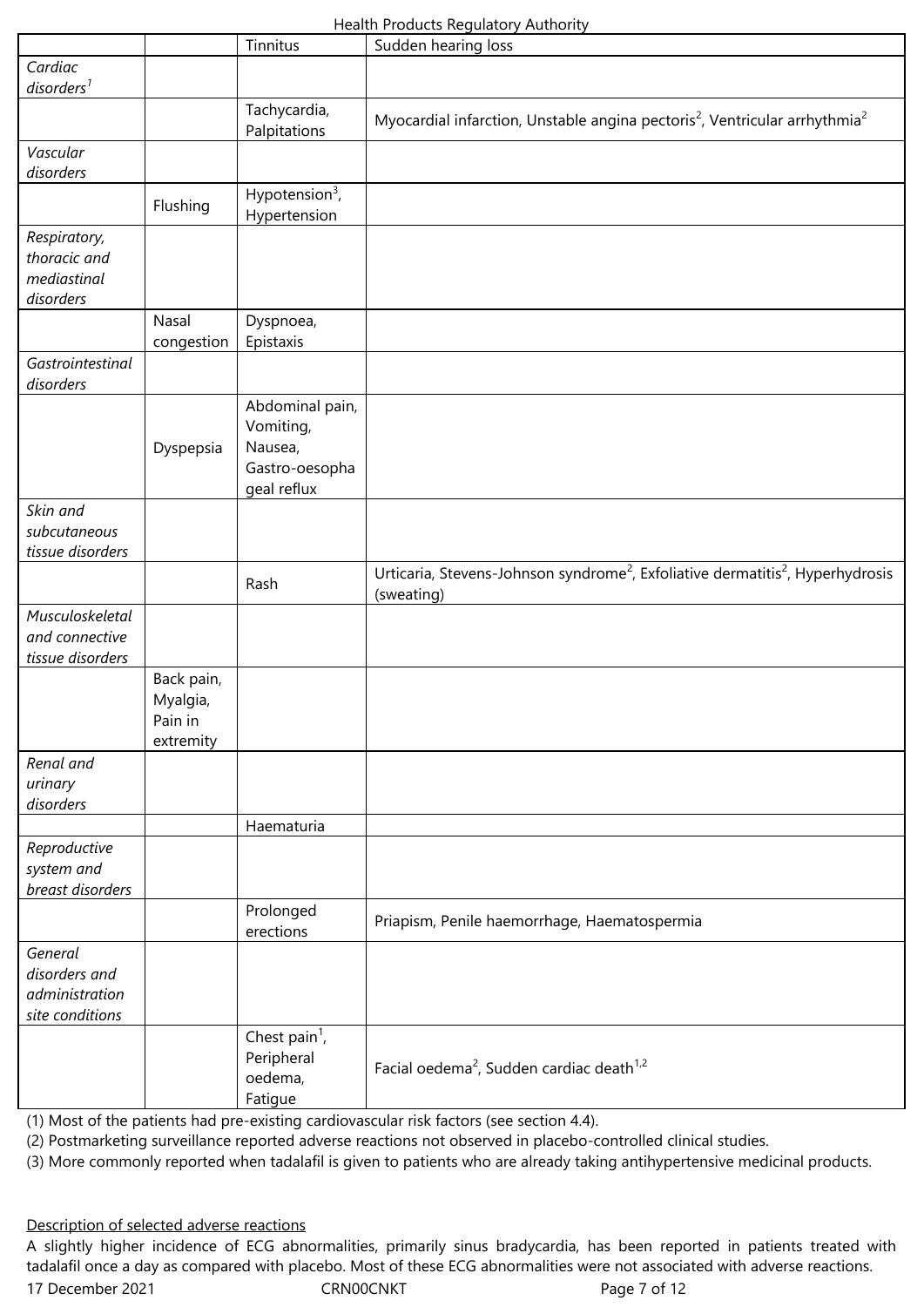## Other special populations

Data in patients over 65 years of age receiving tadalafil in clinical studies, either for the treatment of erectile dysfunction or the treatment of benign prostatic hyperplasia, are limited. In clinical studies with tadalafil taken on demand for the treatment of erectile dysfunction, diarrhoea was reported more frequently in patients over 65 years of age. In clinical trials studies with tadalafil 5mg taken once a day for the treatment of benign prostatic hyperplasia, dizziness and diarrhoea were reported more frequently in patients over 75 years of age.

## Reporting of suspected adverse reactions

Reporting suspected adverse reactions after authorisation of the medicinal product is important. It allows continued monitoring of the benefit/risk balance of the medicinal product. Healthcare professionals are asked to report any suspected adverse reactions via HPRA Pharmacovigilance: Website: www.hpra.ie;

## **4.9 Overdose**

Single doses of up to 500 mg have been given to healthy subjects, and multiple daily doses up to 100 mg have been given to patients. Adverse events were similar to those seen at lower doses. In cases of overdose, standard supportive measures should be adopted as required. Haemodialysis contributes negligibly to tadalafil elimination.

## **5 PHARMACOLOGICAL PROPERTIES**

## **5.1 Pharmacodynamic properties**

Pharmacotherapeutic group: Urologicals, drugs used in erectile dysfunction, ATC Code: G04BE08.

## Mechanism of action

Tadalafil is a selective, reversible inhibitor of cyclic guanosine monophosphate (cGMP)-specific phosphodiesterase type 5 (PDE5). When sexual stimulation causes the local release of nitric oxide, inhibition of PDE5 by tadalafil produces increased levels of cGMP in the corpus cavernosum. This results in smooth muscle relaxation and inflow of blood into the penile tissues, thereby producing an erection. Tadalafil has no effect in the treatment of erectile dysfunction in the absence of sexual stimulation.

## Pharmacodynamic effects

Studies *in vitro* have shown that tadalafil is a selective inhibitor of PDE5. PDE5 is an enzyme found in corpus cavernosum smooth muscle, vascular and visceral smooth muscle, skeletal muscle, platelets, kidney, lung, and cerebellum. The effect of tadalafil is more potent on PDE5 than on other phosphodiesterases. Tadalafil is > 10,000-fold more potent for PDE5 than for PDE1, PDE2, and PDE4, enzymes which are found in the heart, brain, blood vessels, liver, and other organs. Tadalafil is > 10,000-fold more potent for PDE5 than for PDE3, an enzyme found in the heart and blood vessels. This selectivity for PDE5 over PDE3 is important because PDE3 is an enzyme involved in cardiac contractility. Additionally, tadalafil is approximately 700-fold more potent for PDE5 than for PDE6, an enzyme which is found in the retina and is responsible for phototransduction. Tadalafil is also > 10,000-fold more potent for PDE5 than for PDE7 through PDE10.

## Clinical efficacy and safety

Tadalafil administered to healthy subjects produced no significant difference compared to placebo in supine systolic and diastolic blood pressure (mean maximal decrease of 1.6/0.8 mm Hg, respectively), in standing systolic and diastolic blood pressure (mean maximal decrease of 0.2/4.6 mm Hg, respectively), and no significant change in heart rate.

In a study to assess the effects of tadalafil on vision, no impairment of colour discrimination (blue/green) was detected using the Farnsworth-Munsell 100-hue test. This finding is consistent with the low affinity of tadalafil for PDE6 compared to PDE5. Across all clinical studies, reports of changes in colour vision were rare (< 0.1 %).

Three studies were conducted in men to assess the potential effect on spermatogenesis of tadalafil 10 mg (one 6-month study) and 20 mg (one 6-month and one 9-month study) administered daily. In two of these studies decreases were observed in sperm count and concentration related to tadalafil treatment of unlikely clinical relevance. These effects were not associated with changes in other parameters such as motility, morphology and FSH.

Three clinical studies were conducted in 1054 patients in an at-home setting to define the period of responsiveness to tadalafil. Tadalafil demonstrated statistically significant improvement in erectile function and the ability to have successful sexual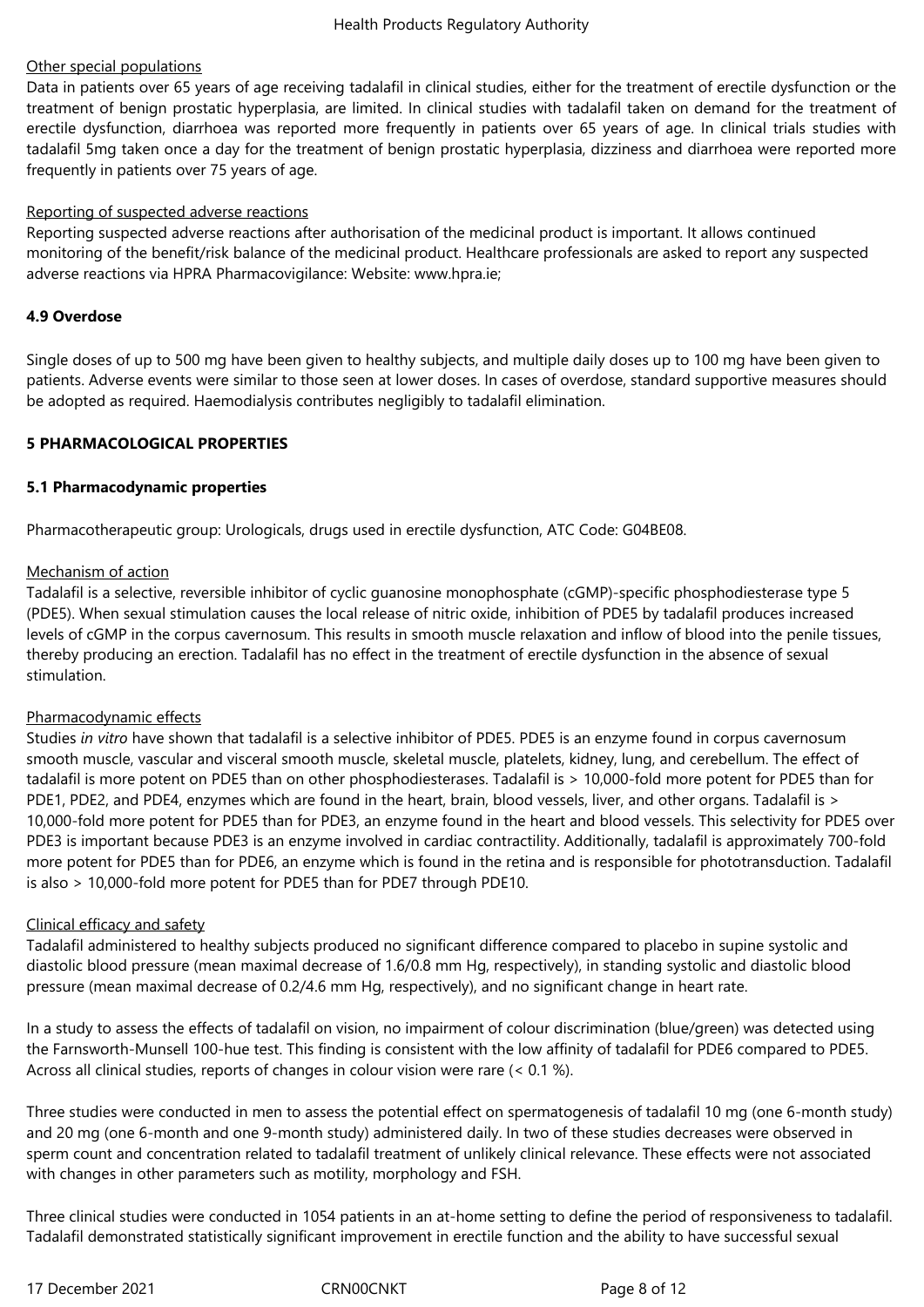intercourse up to 36 hours following dosing, as well as patients' ability to attain and maintain erections for successful intercourse compared to placebo as early as 16 minutes following dosing.

Tadalafil at doses of 2 to 100 mg has been evaluated in 16 clinical studies involving 3250 patients, including patients with erectile dysfunction of various severities (mild, moderate, severe), aetiologies, ages (range 21-86 years), and ethnicities. Most patients reported erectile dysfunction of at least 1 year in duration. In the primary efficacy studies of general populations, 81 % of patients reported that tadalafil improved their erections as compared to 35 % with placebo. Also, patients with erectile dysfunction in all severity categories reported improved erections whilst taking tadalafil (86 %, 83 %, and 72 % for mild, moderate, and severe, respectively, as compared to 45 %, 42 %, and 19 % with placebo). In the primary efficacy studies, 75 % of intercourse attempts were successful in tadalafil treated patients as compared to 32 % with placebo.

In a 12-week study performed in 186 patients (142 tadalafil, 44 placebo) with erectile dysfunction secondary to spinal cord injury, tadalafil significantly improved the erectile function leading to a mean per-subject proportion of successful attempts in patients treated with tadalafil 10 or 20 mg (flexible-dose, on demand) of 48% as compared to 17% with placebo.

For once-a-day evaluation of tadalafil at doses of 2.5, 5 and 10 mg 3 clinical studies were initially conducted involving 853 patients of various ages (range 21-82 years) and ethnicities, with erectile dysfunction of various severities (mild, moderate, severe) and etiologies. In the two primary efficacy studies of general populations, the mean per-subject proportion of successful intercourse attempts were 57 and 67 % on tadalafil 5 mg, 50 % on tadalafil 2.5 mg as compared to 31 and 37 % with placebo. In the study in patients with erectile dysfunction secondary to diabetes, the mean per-subject proportion of successful attempts were 41 and 46 % on tadalafil 5 mg and 2.5 mg, respectively, as compared to 28 % with placebo. Most patients in these three studies were responders to previous on- demand treatment with PDE5 inhibitors. In a subsequent study, 217 patients who were treatment- naïve to PDE5 inhibitors were randomised to tadalafil 5 mg once a day vs. placebo. The mean per- subject proportion of successful sexual intercourse attempts was 68 % for tadalafil patients compared to 52 % for patients on placebo.

## Paediatric population

A single study has been performed in paediatric patients with Duchenne Muscular Dystrophy (DMD) in which no evidence of efficacy was seen. The randomised, double-blind, placebo-controlled, parallel, 3-arm study of tadalafil was conducted in 331 boys aged 7-14 years with DMD receiving concurrent corticosteroid therapy. The study included a 48-week double-blind period where patients were randomised to tadalafil 0.3 mg/kg, tadalafil 0.6 mg/kg, or placebo daily. Tadalafil did not show efficacy in slowing the decline in ambulation as measured by the primary 6 minute walk distance (6MWD) endpoint: least squares (LS) mean change in 6MWD at 48 weeks was -51.0 meters (m) in the placebo group, compared with -64.7 m in the tadalafil 0.3 mg/kg group (p = 0.307) and -59.1 m in the tadalafil 0.6 mg/kg group (p = 0.538). In addition, there was no evidence of efficacy from any of the secondary analyses performed in this study. The overall safety results from this study were generally consistent with the known safety profile of tadalafil and with adverse events (AEs) expected in a paediatric DMD population receiving corticosteroids.

The European Medicines Agency has waived the obligation to submit the results of studies in all subsets of the paediatric population in the treatment of the erectile dysfunction. See section 4.2 for information on paediatric use.

## **5.2 Pharmacokinetic properties**

## Absorption

Tadalafil is readily absorbed after oral administration and the mean maximum observed plasma concentration ( $C_{\text{max}}$ ) is achieved at a median time of 2 hours after dosing. Absolute bioavailability of tadalafil following oral dosing has not been determined.

The rate and extent of absorption of tadalafil are not influenced by food, thus tadalafil may be taken with or without food. The time of dosing (morning versus evening) had no clinically relevant effects on the rate and extent of absorption.

## Distribution

The mean volume of distribution is approximately 63 l, indicating that tadalafil is distributed into tissues. At therapeutic concentrations, 94 % of tadalafil in plasma is bound to proteins. Protein binding is not affected by impaired renal function. Less than 0.0005 % of the administered dose appeared in the semen of healthy subjects.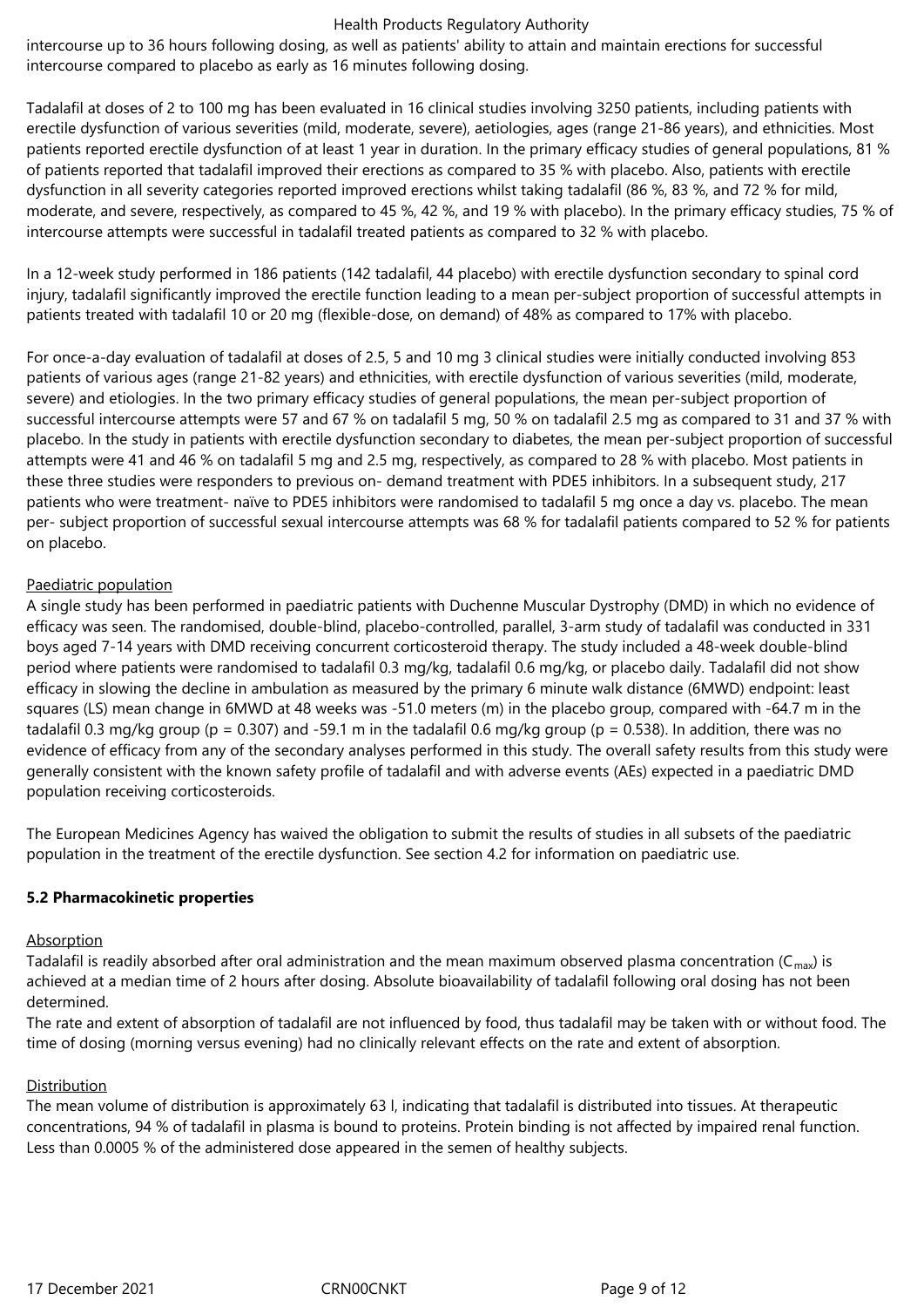## Biotransformation

Tadalafil is predominantly metabolised by the cytochrome P450 (CYP) 3A4 isoform. The major circulating metabolite is the methylcatechol glucuronide. This metabolite is at least 13,000-fold less potent than tadalafil for PDE5. Consequently, it is not expected to be clinically active at observed metabolite concentrations.

## Elimination

The mean oral clearance for tadalafil is 2.5 l/h and the mean half-life is 17.5 hours in healthy subjects. Tadalafil is excreted predominantly as inactive metabolites, mainly in the faeces (approximately 61 % of the dose) and to a lesser extent in the urine (approximately 36 % of the dose).

## Linearity/non-linearity

Tadalafil pharmacokinetics in healthy subjects are linear with respect to time and dose. Over a dose range of 2.5 to 20 mg, exposure (AUC) increases proportionally with dose. Steady-state plasma concentrations are attained within 5 days of once-daily dosing.

Pharmacokinetics determined with a population approach in patients with erectile dysfunction are similar to pharmacokinetics in subjects without erectile dysfunction.

## Special populations

## *Elderly*

Healthy elderly subjects (65 years or over), had a lower oral clearance of tadalafil, resulting in 25 % higher exposure (AUC) relative to healthy subjects aged 19 to 45 years. This effect of age is not clinically significant and does not warrant a dose adjustment.

## *Renal insufficiency*

In clinical pharmacology studies using single-dose tadalafil (5 to 20 mg), tadalafil exposure (AUC) approximately doubled in subjects with mild (creatinine clearance 51 to 80 ml/min) or moderate (creatinine clearance 31 to 50 ml/min) renal impairment and in subiects with end-stage renal disease on dialysis. In haemodialysis patients,  $C_{\text{max}}$  was 41 % higher than that observed in healthy subjects. Haemodialysis contributes negligibly to tadalafil elimination.

## *Hepatic insufficiency*

Tadalafil exposure (AUC) in subjects with mild and moderate hepatic impairment (Child-Pugh Class A and B) is comparable to exposure in healthy subjects when a dose of 10 mg is administered. There is limited clinical data on the safety of tadalafil in patients with severe hepatic insufficiency (Child- Pugh Class C). There are no available data about the administration of once-a-day dosing of tadalafil to patients with hepatic impairment. If tadalafil is prescribed once-a-day, a careful individual benefit/risk evaluation should be undertaken by the prescribing physician.

## *Patients with diabetes*

Tadalafil exposure (AUC) in patients with diabetes was approximately 19 % lower than the AUC value for healthy subjects. This difference in exposure does not warrant a dose adjustment.

## **5.3 Preclinical safety data**

Non-clinical data reveal no special hazard for humans based on conventional studies of safety pharmacology, repeated dose toxicity, genotoxicity, carcinogenic potential, and toxicity to reproduction.

There was no evidence of teratogenicity, embryotoxicity or foetotoxicity in rats or mice that received up to 1000 mg/kg/day tadalafil. In a rat prenatal and postnatal development study, the no observed effect dose was 30 mg/kg/day. In the pregnant rat the AUC for calculated free active substance at this dose was approximately 18 times the human AUC at a 20 mg dose. There was no impairment of fertility in male and female rats. In dogs given tadalafil daily for 6 to 12 months at doses of 25 mg/kg/day (resulting in at least a 3-fold greater exposure [range 3.7 – 18.6] than seen in humans given a single 20 mg dose) and above, there was regression of the seminiferous tubular epithelium that resulted in a decrease in spermatogenesis in some dogs. See also section 5.1.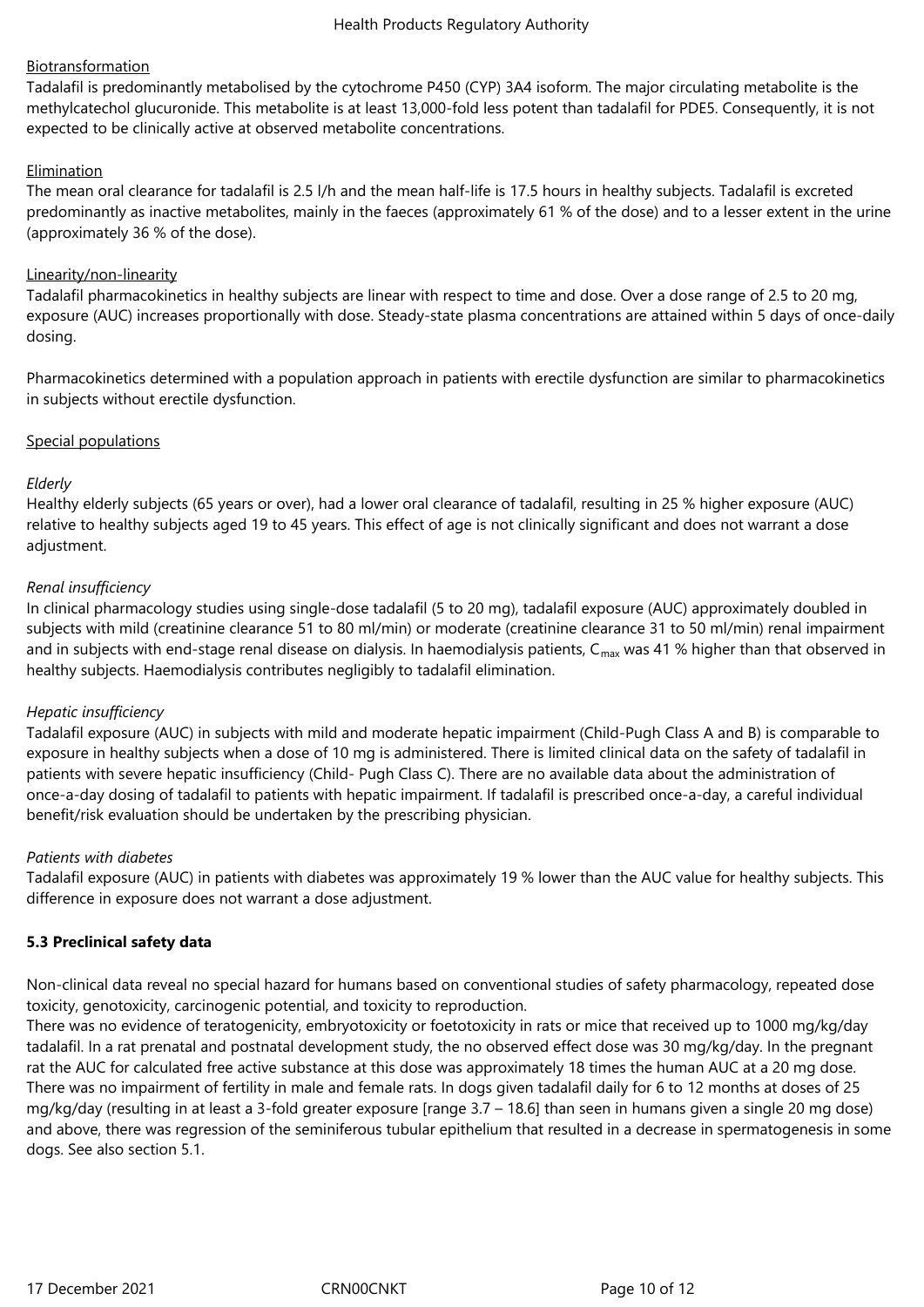#### **6 PHARMACEUTICAL PARTICULARS**

## **6.1 List of excipients**

Tablet core: Lactose monohydrate Sodium laurilsulfate (E487) Povidone K-12 (E1201) Crospovidone (Type B) (E1202) Sodium stearyl fumarate

Film-coating: Polyvinyl alcohol (E1203) Macrogol 3350 (E1521) Titanium dioxide (E171) Talc (E553b) Iron oxide yellow (E172)

## **6.2 Incompatibilities**

Not applicable.

## **6.3 Shelf life**

3 years

## **6.4 Special precautions for storage**

This medicinal product does not require any special storage conditions.

## **6.5 Nature and contents of container**

Alu-Alu (Al-OPA/AL/PVC) blisters PVC/ACLAR/PVC - Alu blisters PVC/ACLAR/PVdC/PVC - Alu blisters

Pack sizes:

4x1, 12x1, 24x1, 36x1, 48x1 tablets

Not all pack sizes may be marketed.

## **6.6 Special precautions for disposal**

Any unused medicinal product or waste material should be disposed of in accordance with local requirements.

## **7 MARKETING AUTHORISATION HOLDER**

Rowex Ltd Newtown Bantry Co. Cork Ireland

## **8 MARKETING AUTHORISATION NUMBER**

PA0711/293/001

17 December 2021 **CRNOOCNAT** CRNOOCNET **Page 11 of 12**